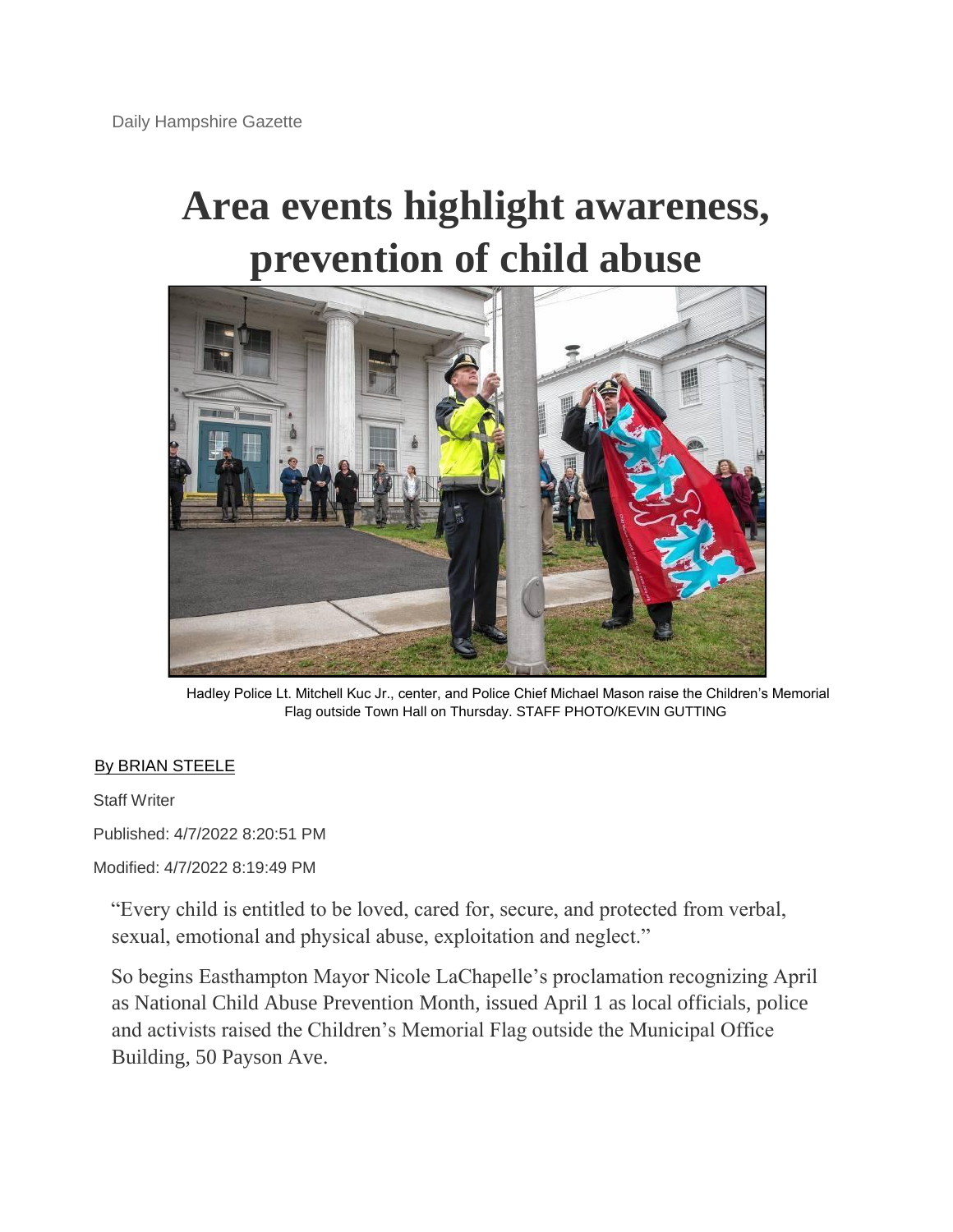Easthampton's ceremony was just one in a series of local flag-raising and memorial events since the beginning of the month.

On Friday at 5:30 p.m., the public is invited to gather at Childs Park in Northampton for the second annual "This Little Light of Mine" luminaria display. Candles will be placed in windows in business and homes throughout the Pioneer Valley, while 2,200 will be on display at Childs Park to represent the number of children served by the Children's Advocacy Center (CAC) of Hampshire County since 2006.

The CAC, an independent nonprofit in Northampton, and the CAC of Franklin County in Greenfield are among those spearheading the annual awareness effort with the help of elected leaders and volunteers throughout the Pioneer Valley and beyond.

Kara McElhone, the CAC's executive director, said 84% of children who are abused know, trust and love their abuser. For most of 2020, when schools met virtually due to the COVID-19 pandemic, she said reports of child abuse plummeted, but "we know that's not because kids were safer."

Virtual learning "really narrowed the scope of who they were with," eliminating children's contact with trusted adults outside their families like athletic coaches, guidance counselors, nurses and others who are required by law to report suspected abuse and neglect.

When schools returned to in-person learning, McElhone said the CAC saw a 40% spike in children needing services in 2021 compared to pre-pandemic levels, "and it's trending the same way in 2022."

"This is a real issue here," she said.

Flag-raisings have been held this month in communities including Northampton, South Hadley, Greenfield, Amherst, Belchertown and Athol. A ceremony on Thursday morning added Hadley Town Hall to the list.

The Children's Memorial Flag depicts five blue childlike figures holding hands on a red background, while a sixth figure is an outline to represent missing and victimized children.

State Rep. Dan Carey, D-Easthampton, attended three flag-raisings in his district this month.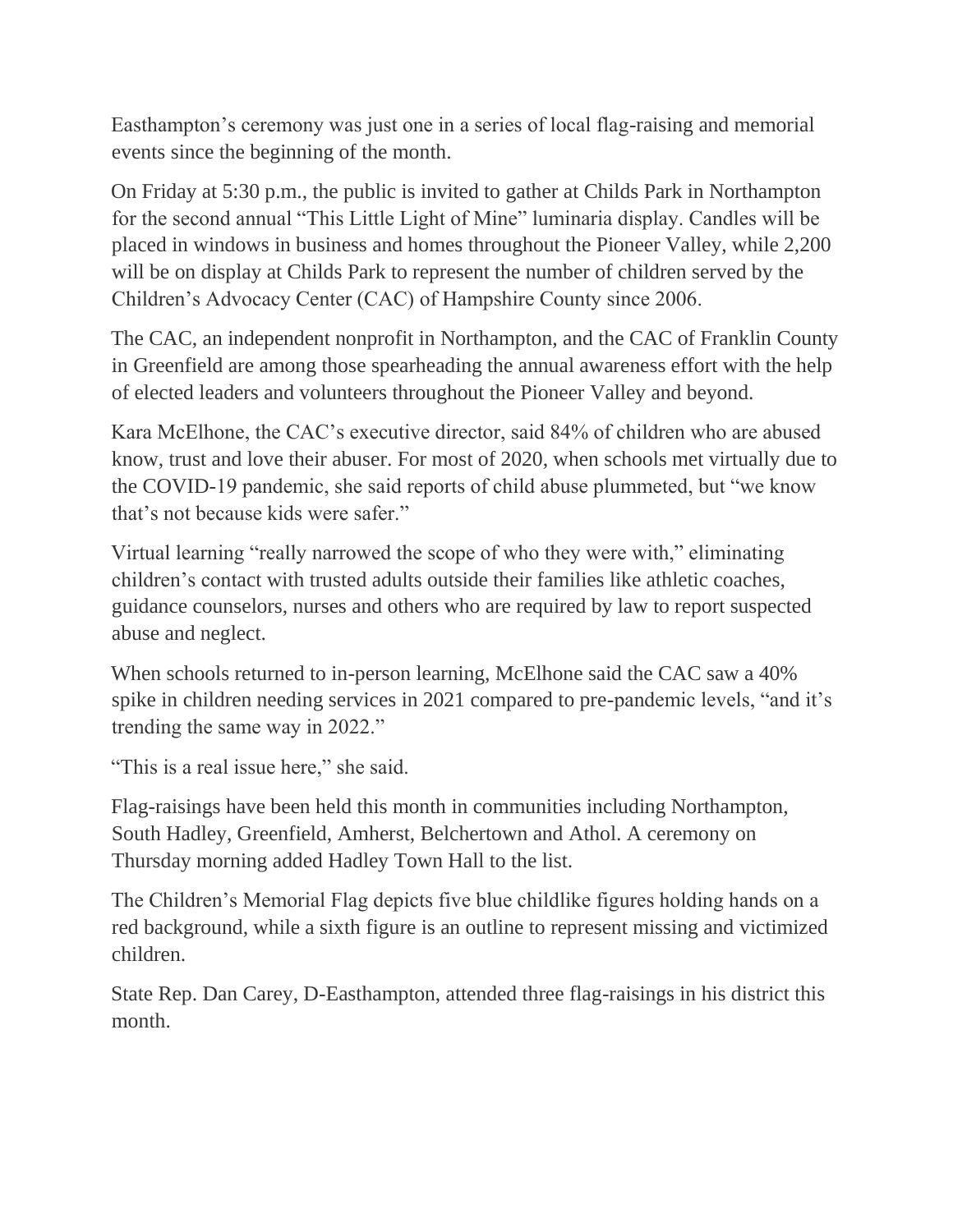"You hope it doesn't happen in your hometown, but child abuse is reported in all 351 cities and towns in Massachusetts every year. It is happening here," Carey said.

He hopes the flags flying throughout the area will encourage "uncomfortable but necessary conversations." During Thursday's ceremony in Hadley, he said, a woman approached him and said she was abused as a child.

The woman "was saying that, when she was a kid, no one ever talked about child abuse," Carey said. "We don't want our youth now to live with that for the rest of their lives. We want the healing to start now."

A former prosecutor, Carey was elected in 2018 and said he and the rest of the western Massachusetts legislative delegation work hard to support the Children's Advocacy Centers in the region. He said that having on-site specialists and investigators shields the child from repeating their abuse story over and over.

"The first thing they did was inject compassion into criminal investigations," Carey said of the CACs. "It used to be a young victim would have to go to the police station and answer important questions from someone who is not trained in working with children."

Northwestern District Attorney David Sullivan said people generally don't "understand the gravity of the problem" in their own community.

"Everybody can be a child protector" by raising the alarm on suspected abuse and neglect, Sullivan said. "They can call DCF or local law enforcement, and they'll investigate, and they'll certainly weed out the cases that are not abuse."

Sullivan said his office alone receives 400 child abuse and neglect reports every year. In the first three months of the pandemic, reporting was down 80% even though "the same abuse was going on as before."

"There really weren't the eyes and ears in the community to report abuse, and it was so unfortunate that there weren't the teachers, the nurses, the DCF workers in a classroom or a home to be able to take those reports," he said.

On March 25, during a dinner in his honor at Look Park in Northampton, Sullivan received the 2022 Changemaker Award from the nonprofit Friends of Children Inc. The award honored "his work helping to investigate and provide solutions to